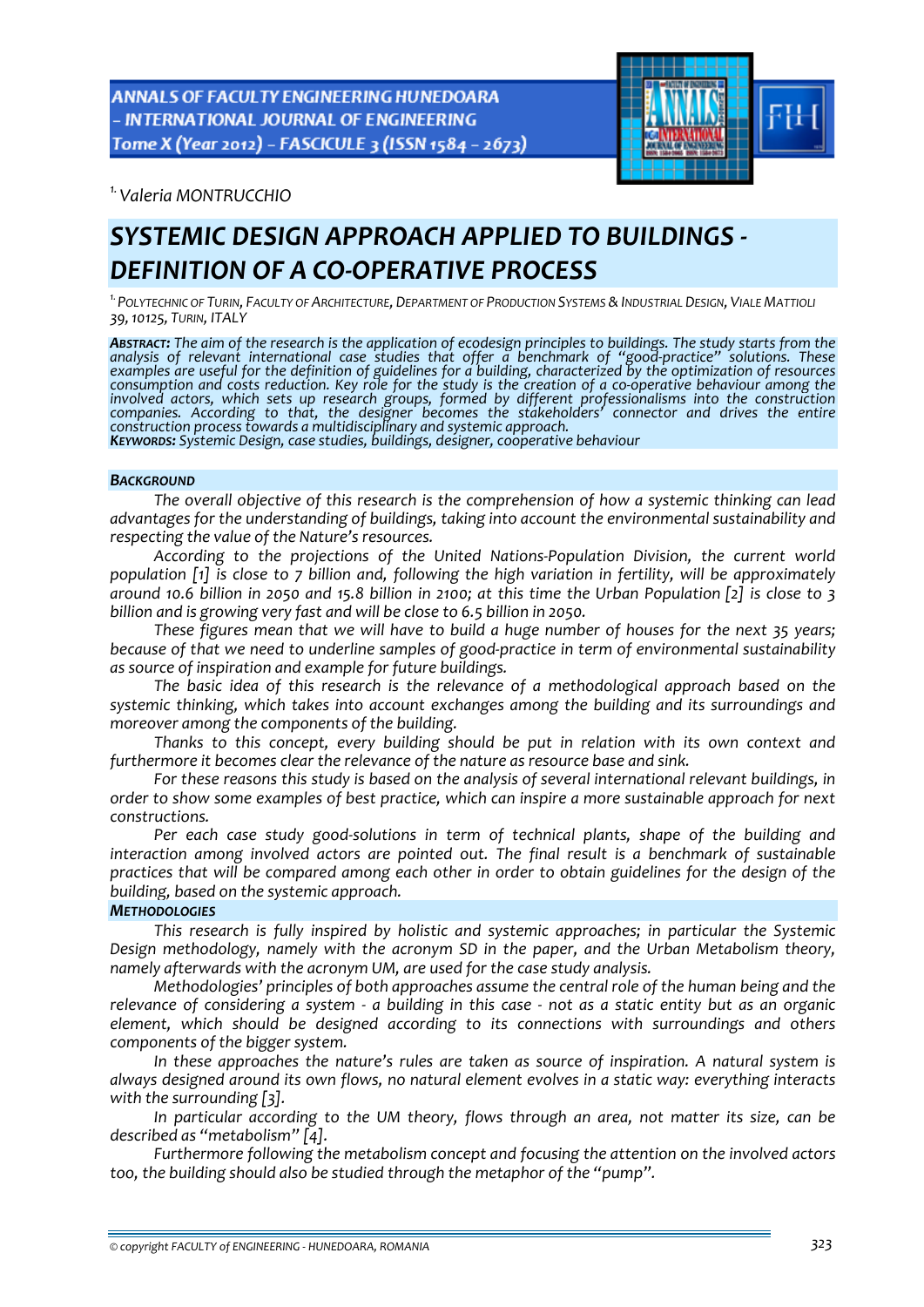*Buildings are part of the built environment's metabolism as huge, complex pumps: they are guided by habits and needs of users and depending on the local management. Like the digestive system of people and animals, they depend on the context for supplies and taking care of their waste [4, 5]. (Figure 1)* 

*As Herbert Girardet argued, cities are more than static structures of stone and concrete: with their complex metabolism they are like huge organisms without precedent in nature [5, 6].* 

*All cities, and as a consequence all buildings, have a massive throughputs of resources. By starting from this concept, Girardet distinguished the inefficient linear metabolism of cities, which don't take care of their waste, from the circular metabolism of modern cities [6].*



*Svane 1998)*

*Lately Newman extended this concept with the "Extended Metabolism Model of the City" stating* that "it is possible to define the goal of sustainability in a city as the reduction of the city's use of natural *resources and production of wastes while simultaneously improving its livability, so that it can better fit with the capacities of the local, regional and global ecosystems" [7].* 

*Indeed the model of a natural ecosystem is in some sense the model for developing sustainable built environments [8].* 

*Natural ecosystems are generally energy self‐sufficient and consider waste as resources and raw material for the development and the survival of something else.*

*The concept of the "metabolism" is strictly related with exchanges and relationships between the* elements of a system, which actually is also one of the main key-concepts of the Systemic Design *methodology [9].*

*The Systemic approach is based on five principles, which show how the design process should learn from the natural realm.* 

- *1) Output > Input: the output (waste) of a system becomes the input (resource) for another one, creating an increase in cash flow and moreover new job opportunities;*
- *2) Relationships: relationships generate the system: each one contributes to the system; they can be within the system or outside of it;*
- *3) Auto‐generation: self‐producing systems sustain themselves by reproducing automatically, thus allow them to define their own paths of action and jointly co‐evolve;*
- *4) Act locally: the local context is fundamental because it values local resources (humans, cultures and materials) and it helps resolve local problems by creating new opportunities;*
- 5) Man at the centre of the project: Man is connected to own environmental, social, cultural and ethic *context.*

*For these several reasons the study is focused into the understanding of the essential functioning of the building.* 

Every case study is based on the flows' analysis: it starts from the essential need of material (i.e. *water and air) and energy (i.e. for ventilation, cooling and heating) resources and ends with the production of waste, which should be seen as raw elements for the same or another system.*

## *RESEARCH METHOD*

*The study is based on the analysis of international relevant buildings, in order to show some examples of best practice, which can inspire a sustainable approach for future constructions.* 

*The purpose of this research is the desires of showing good examples, understandable by* companies of this sector as well as ordinary people, in order to demonstrate that it is possible take *actively part to the environmental solutions [10, 11, 12, 13, 14].* 

*All the cases have been studied through the principles of the Systemic Design methodology, starting from the relationships among the technical plants and the shape of the building.* 

*In particularly four different classes of buildings are pointed out:*

*high level of technology applied to technical plants*

 *strong connection with the infrastructure (e.g. eco‐districts that strictly depend on the city's services)* 

*predominance of solutions based on nature's rules*

*mix of high technology with solutions inspired by the natural ecosystem*

*Per each case study, good‐solutions in term of technical plants and shape of the building are pointed out.*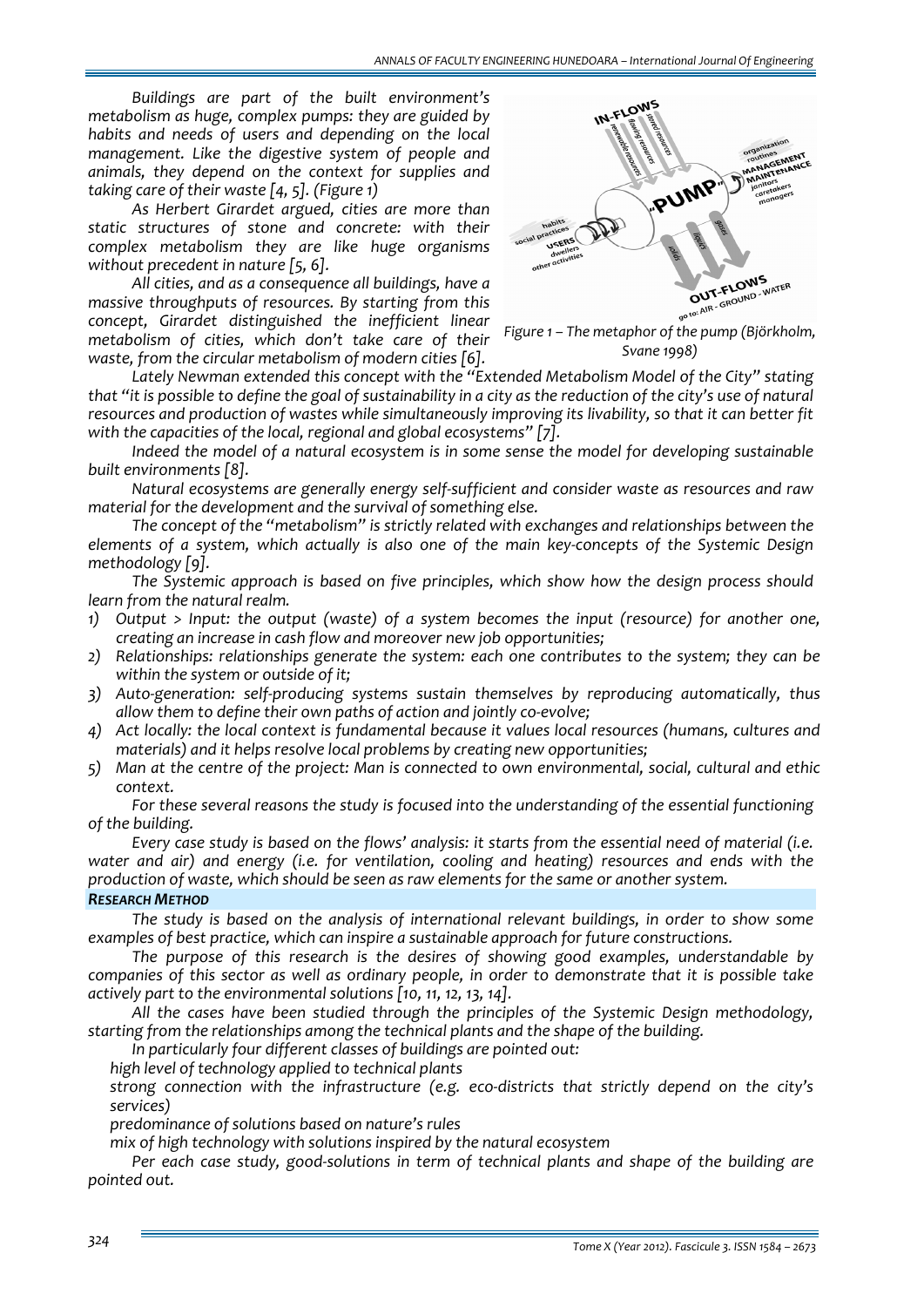*The final result is a benchmark of good‐practices, which will be compared among each other in order to obtain guidelines for buildings' design.* 

*Because of the guidelines will be based on the systemic approach, the key elements will be: interactions among components of the system*

*reduction and optimization of resources consumption*

*reduction of costs*

*reduction of environmental impact*

At this phase of the research, the author wish will be able to define a proposal of a co-operative *behavior based on interaction of the involved actors. This suggestion will consequently lead, when applied to the construction companies, the emergence of co‐operative research groups formed by*

*different professionalisms (e.g. physicist, technicians, sociologists, specialists, engineers, architects).* 

*In this multidisciplinary scenario becomes desirable defining the role of the designer as connector of different expertise, which participates in the project. The designers' capacity in showing the possible hidden connections among the elements of a system, can allow the dialogue among the actors, which probably will be able to discover common area of interactions.*

*The Figure 2 presents the conceptual map of the author's doctoral thesis and is the synthesis of what has been previously.*



*Figure 2 – Conceptual map of the author's doctoral thesis*

*Not rarely the analysis of these cases have showed that a non well‐functioning*

building in term of resources consumption, is not matter of a lack in the solutions available on the market, but is due to solutions that are not applied in the correct way and also because there is a scarce *tendency in seeing the building as an interrelated system of elements.* 

*According to the literature, ecodesign is not the facile assembly in a single structure of ecological and technological plants and gadgets, namely solar collectors, wind generators, photovoltaic panels and* so on. Such technology may be part of the ecological designer's tool kit, but the ultimate objective is the *environmental integration by design. The key word in ecodesign is "to integrate" [15].*

With the nature as source of inspiration, it is possible to learn that in an ecosystem every part is *optimized according to variations of a component. The changing of a part modifies all the system and* causes the co-evolution of the others elements. This is the explanation of why, in the architectural *sector, is not possible to design a single component without taking into account all the building structure and moreover without considering surroundings, the neighborhood, the clime and the local culture of the context. This process creates positive synergies into the system [16].*

*The same interactions and connections should be applied in handling the participants' relationships. As Paul Hawken points out in his book "Natural Capitalism", every component of a* product is designed in relation with the other elements of the system. So that, the cost of a product *which utilizes innovative technologies and uses less resources and energy, is not higher than a standard* one, because every component is not considered as isolated but is put in relation with the others.

*By following these methodological paths, it becomes important start to think "Out of the Box", which means start to apply consolidate solutions in different application fields and also starting a co‐ operation among several area of expertise [10, 17].* 

*Hence, the success for a sustainable building doesn't require more knowledge but only a shifting of what we know, toward new models [16].*

*For a successful project everyone should contribute with knowledge and experience throughout the entire process. By following a cooperative method, no valuable information are lost along the way and furthermore it is possible to "protect" the basic concept from old, customary working methods as well as the new advanced technological solutions [12, 13].*

*Clearly, the co‐operation among the actors assumes a key role for the success of the project.*

## *CASE STUDIES ANALYSIS AND RESULTS*

*In order to show some of the good‐practice solutions available on the market, this research is structured around the analysis of relevant case studies, which are thoroughly studied through the application of principles from SD and UM.*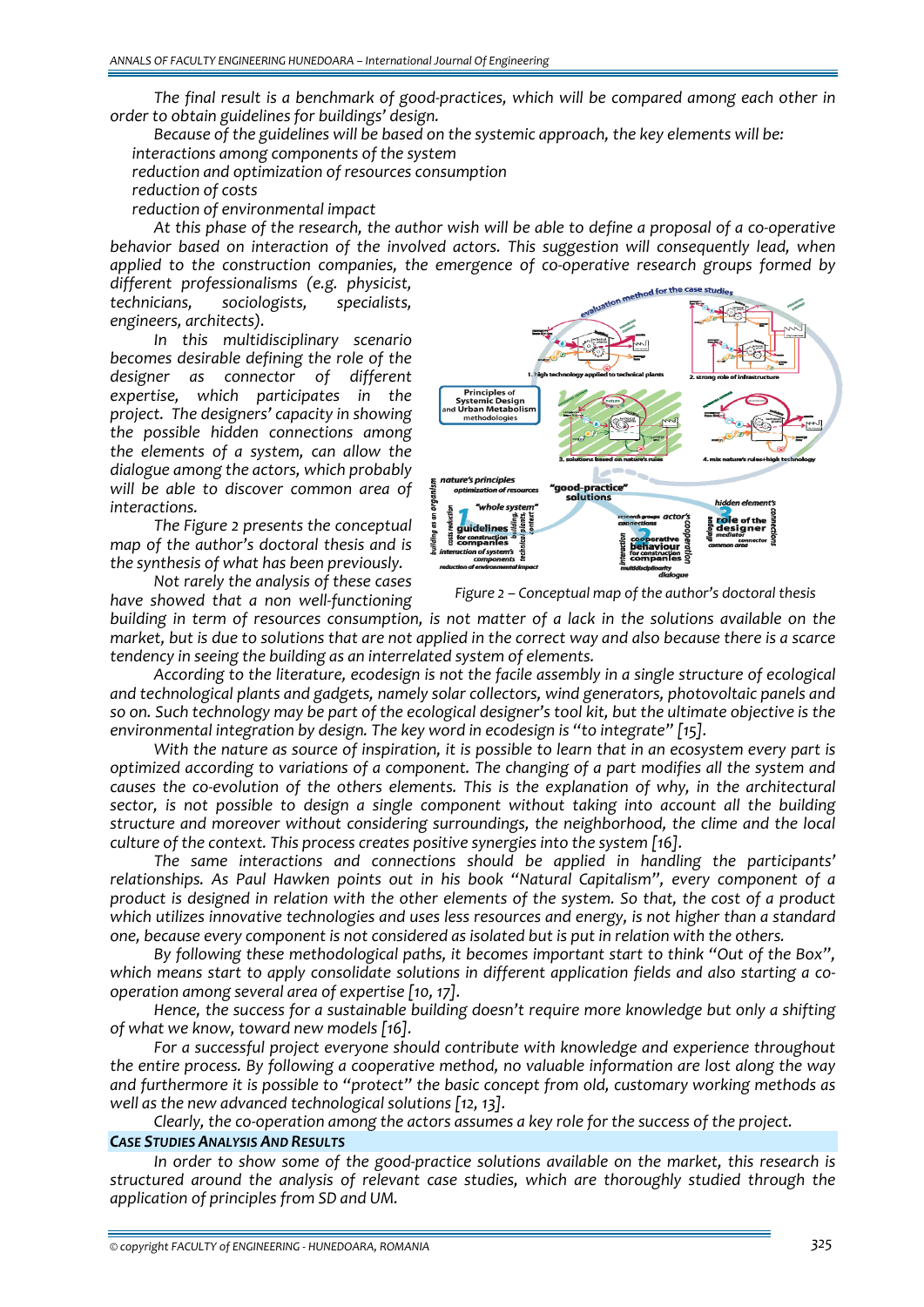*According to these approaches, central role in the study are input and output flows of material* (i.e. air, water and sewage) and energy (i.e. for cooling and heating, ventilation and domestic hot water) *through buildings.* 

*The flows analysis allows a deep comprehension of the buildings' functioning, pointing out interactions and influences among the elements of the system.* 

*Per each case study graphical schemes have been made, in order to underline the good‐solutions examples and furthermore noticing possible common fields among participants' expertise.*

*In this paper the "GreenZone" case study is presented [14, 18, 19]. GreenZone, namely GZ further* in the paper, is an interesting example of how the co-operation among actors can head the project *manager toward sustainable and systemic buildings.*

*GZ is developed with an holistic view based on how it is possible, in the best positive manner, conserve natural resources within the building sectors without compromising function or comfort.* 

*This comprehensive approach has characterized the project from the outset, from the design and the building phases, as well had strongly influenced the various activities in the area.*

*The project is located in Ersbroda, Umeå, Sweden; it is an innovative, sustainable platform for providing service to motorists. The area offers service for car and driver (ownership of Ford Motor Company), an energy station with food store (ownership of Statoil) plus a road‐site restaurant (ownership of Mc Donald's).*

*The aim of GZ is to stimulate innovative thinking and increase knowledge in the field of environmentally sound building.* 

The project of the motoring area started in the 1997, it took one year for the definition of the plot, one year for writing the program and the building specifications and it was completed in June of *2000.* 

*The purpose of this project was to minimize the environmental impact of a building during its different life stages, gradually improving the environmental adjustment, thereby increasing the knowledge of everyone involved in construction and management building processes.* 

*In GZ the best available technology has been combined with an overall perspective in order to form new systems solutions with substantial synergetic effects.* 

*According to the opinion of the project manager, the working method and the actors' involvement had played a decisive role in reaching the final goals.*

*An expert group (i.e. formed by one architect; an electrical consultant; an engineer expert in geological studies; an heat, water and sewage system designer; a building planner and an expert in land,* water and sewage) was assembled during the first phase in order to have at disposal the best available *technology and the opinion of different experts.*

*Moreover, in order to increase knowledge about ecological sustainable issues, everyone who worked at the project has completed an environmental training course, sponsored by the owner.*

*In order to involve all the actors in the process, the architect has illustrated the functioning of the building through simple diagrams that point out input and output flows involved into the building system (Figure 3).*

*By following a holistic approach, GZ is the result of the crossing of different technical areas and expertise. All participants in the process have been trained in environmental technologies and the*



*Nyquist's schema)*

architect has explained why it is important build in a sustainable way, how build and what it is possible *to learn from other projects. According to the project manager, the education and the client's involvement were prerequisites for the success of this project.*

### *CONCLUSIONS*

*The final purpose of this work is underline the relevance of a multidisciplinary approach in the analysis of building sector. By starting from paradigmatic examples in which the co‐operation among*